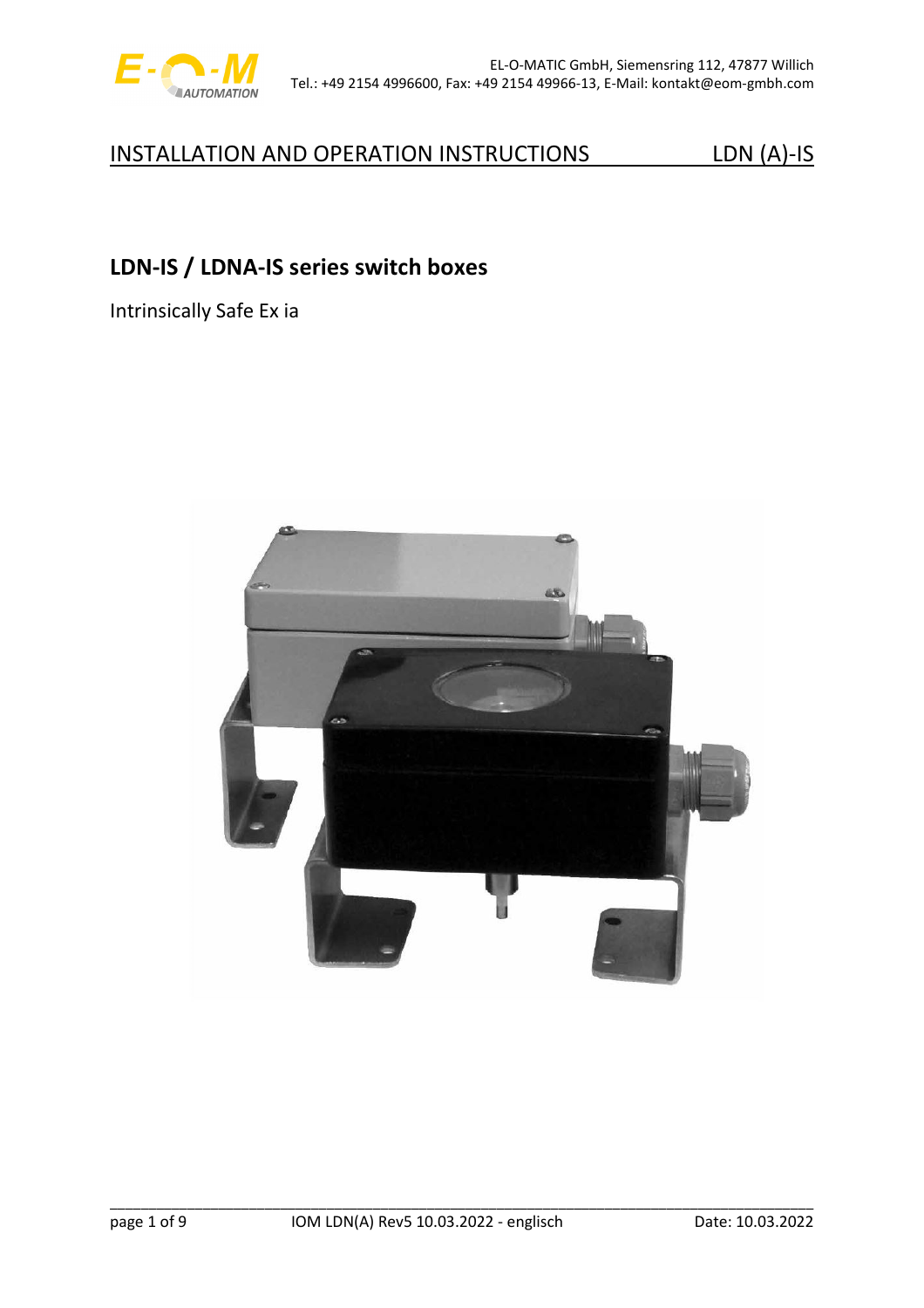

## **Please read carefully this Installation and Operation Instruction. If you have any questions, please do not hesitate to contact us.**

### 1.0 Intended use

The EL-O-MATIC ATEX LDN / LDNA series intrinsically safe switch boxes are group II category 1 or 2 equipment and intended for use in areas in where explosive atmospheres caused by mixtures of air and gases, vapors, mists or by air/dusts are likely to occur. Therefore, it may be used in classified zones 0, 1 and 2 (gases) and zones 20, 21 and 22 (dust). Before installation ensure that the intrinsically safe rating, as marked on the switch box label, is compatible with the application.

### 2.0 Safety instructions

- 2.1 Assembly, disassembly and maintenance is only allowed at the switch box when, at the time of the activity, there is not an explosive mixture.
- 2.2 These instructions are applicable only for work on the switch box itself.
- 2.3 These instructions are not applicable for assembly or disassembly of:
	- 2.3.1 the valve
	- 2.3.2 the actuator onto a valve
	- 2.3.3 accessories, like for example solenoid valves
- 2.4 Installation, adjustment, putting into service, use, assembly, disassembly and maintenance of the pneumatic actuator is strictly reserved to qualified personnel.
- 2.5 When used in a potentially explosive atmosphere, requiring the use of the apparatus of equipment category 1D or 2D, cable entry devices shall be used that are suitable for the application, with a degree of ingress protection of ≥ IP5x according to the latest version of EN 60079-0, be suitable for a temperature range from -20°C to 85°C and correctly installed.
- 2.6 To avoid voltage and current addition, the separation and wiring of the intrinsically safe circuits shall be in accordance with EN 60079-14.

### 3.0 Special conditions for safe use

When the switch box type LDNA is used in a potentially explosive atmosphere, requiring the use of apparatus of equipment category 1G, the switch box shall be installed so, that even in the event of rare incidents, ignition sources due to impact and friction sparks are excluded. When the switch box type LDNA is used in a potentially explosive atmosphere, requiring the use of equipment category 1D or 2D apparatus, electrostatic charges on the coated parts of the switch box need to be avoided.

Electrostatic charges of the labels shall be avoided.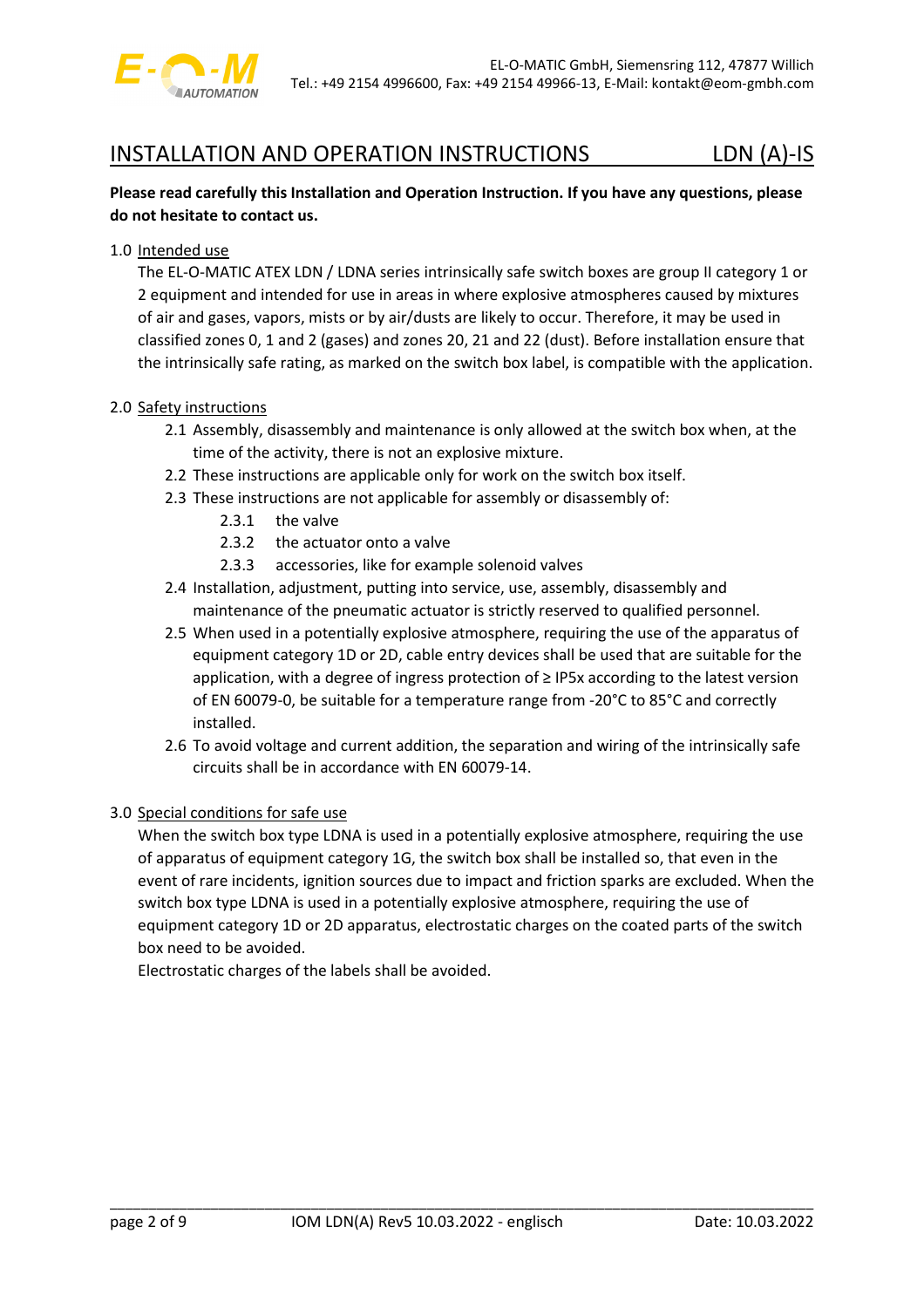

## 4.0 Installation instructions

- 4.1 Mount the switch box onto the actuator using a mounting kit prepared in accordance with VDI/VDE 3845 (NAMUR)
- 4.2 Make the correct electrical connections according the appropriate control drawing:

| drawing  | page of this instruction | description                      |
|----------|--------------------------|----------------------------------|
| C0349-01 |                          | Proximity switches (II 1 & 2 GD) |
| C0623-02 |                          | Proximity switches (II 1 & 2 GD) |

- 4.3 When assembling IS8 and IS9 switch boxes, the cable entry device shall prevent that the cable slips for more than 6mm to avoid tensile stress on the clamps / terminal.
- 4.4 The clamping nut of the cable gland must be tightened to 4.5 Nm for the cable glands regularly supplied by EL-O-MATIC. Always observe the operating instructions of the manufacturer of the cable gland used.
- 4.5 Do not exceed the specification limitations as indicated on the appropriate control drawing.
- 4.6 After installation, please check that the cover is firmly closed.

### 5.0 Contact adjustment

Switch contact points are factory set to operate 5° before each end position. If required at another position, please carry out the following:

- a) Remove the cover.
- b) Set the actuator to the position where indication is required (for spring return actuators, the connection of an air supply will be required).
- c) Choose the required cam.
- d) Slacken the fixing screw and rotate the cam until the switch contact is made. To check, please use a circuit tester across the appropriate terminals
- e) Tighten the cam fixing screw.
- f) Check again if the correct contact position has been achieved. Adjust further, as necessary, according steps  $a$ ) – f).
- g) Put the cover back in place.

Switch boxes IS8 and IS9 have fixed switch points which need no adjustment in the field.



Figure 1 shows the attachment of the switch box on top of VDI/VDE bracket.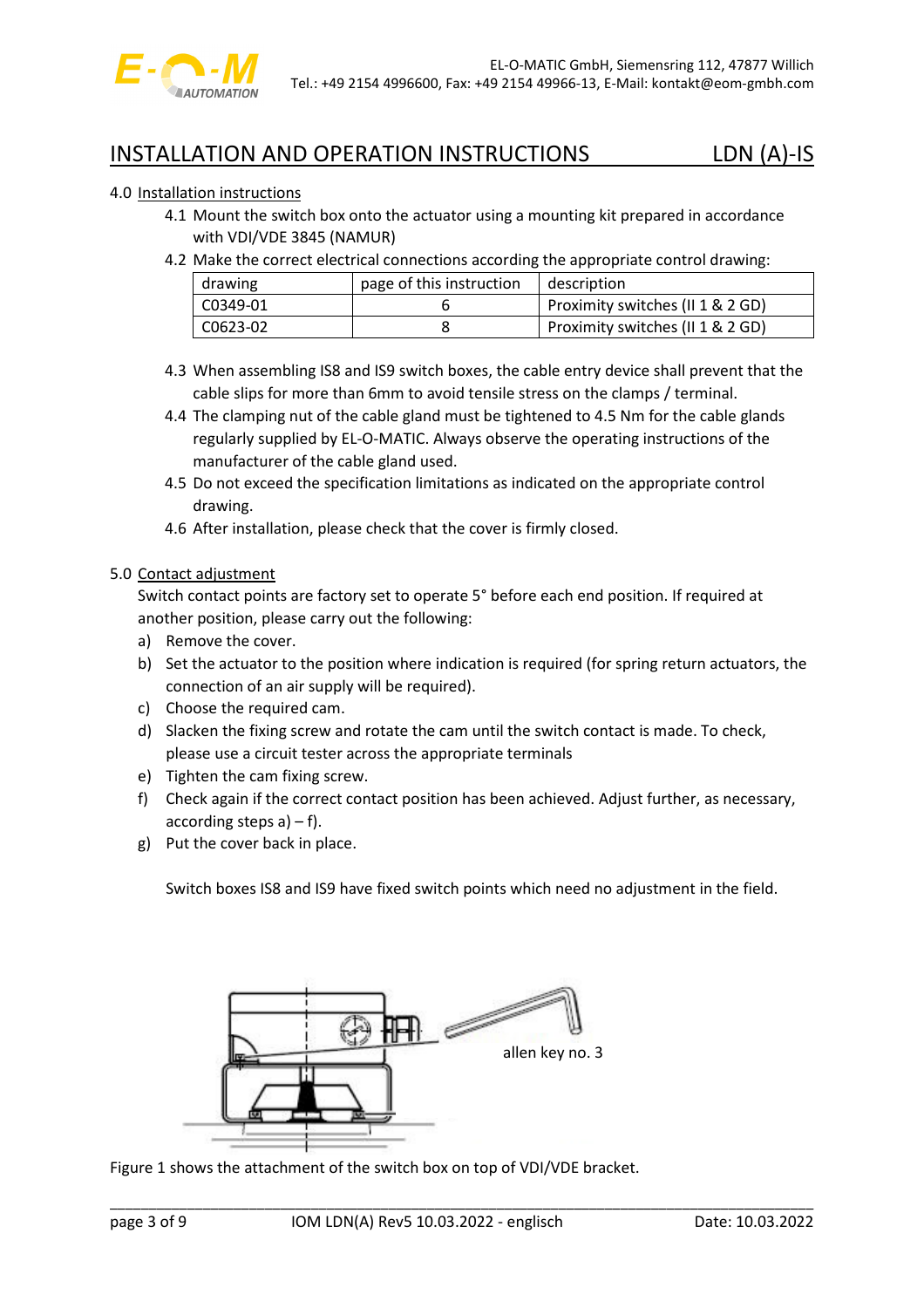

Figure 2: Cam / vane options for IS1, IS2 and IS10



"switched"



Optional: fixed, unswitched operation



Figure 3: Switch operation vane for IS4



Figure 4: IS8 and IS9 have fixed switch points which need no adjustment



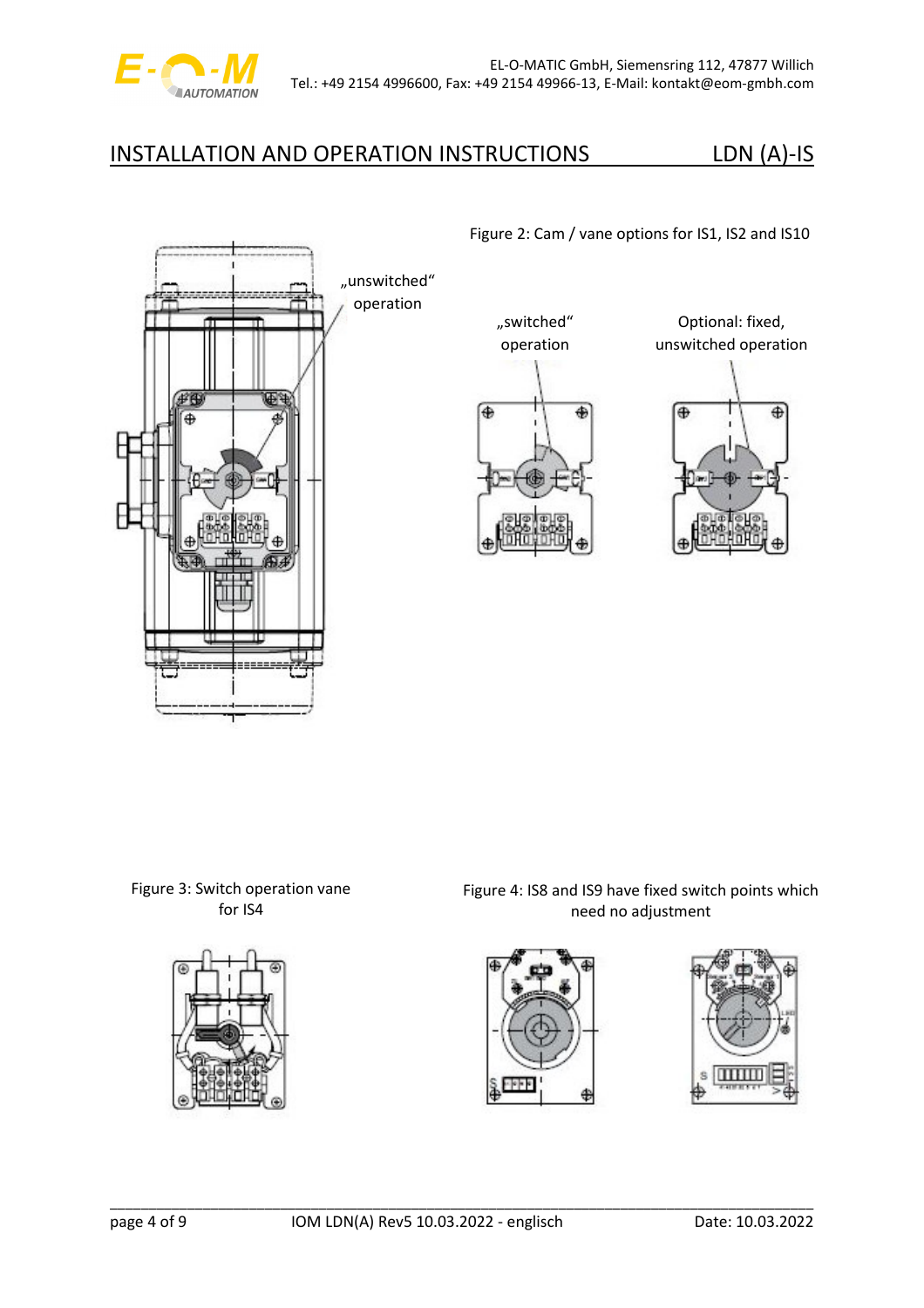

### Labelling overview LDN switch boxes

| <b>LDN Design</b> | Marking                 | Zone (Gas) |
|-------------------|-------------------------|------------|
| IS <sub>1</sub>   | II 1G Ex ia IIC T6T4 Ga | 0, 1, 2    |
| $\overline{152}$  | II 1G Ex ia IIC T6T4 Ga | 0, 1, 2    |
| IS4               | II 1G Ex ia IIC T6T4 Ga | 0, 1, 2    |
| IS8               | II 1G Ex ia IIC T6T4 Ga | 0, 1, 2    |
| IS9               | II 1G Ex ia IIC T6T4 Ga | 0, 1, 2    |
| <b>IS10</b>       | II 1G Ex ia IIC T6T4 Ga | 0, 1, 2    |

### Labelling overview LDNA switch boxes

| <b>LDNA Design</b> | <b>Marking</b>                                  | Zone (Gas and Dust) |  |  |
|--------------------|-------------------------------------------------|---------------------|--|--|
| IS <sub>1</sub>    | II 1G Ex ia IIC T6T4 Ga                         | 0, 1, 2             |  |  |
|                    | II 1D Ex ia IIIC $T_{200}$ T41°CT80°C Da        | 20, 21, 22          |  |  |
| IS <sub>2</sub>    | II 1G Ex ia IIC T6T4 Ga                         | 0, 1, 2             |  |  |
|                    | II 1D Ex ia IIIC $T_{200}$ T41°CT80°C Da        | 20, 21, 22          |  |  |
| IS4                | II 1G Ex ia IIC T6T4 Ga                         | 0, 1, 2             |  |  |
|                    | II 1D Ex ia IIIC $T_{200}$ T41°CT80°C Da        | 20, 21, 22          |  |  |
| IS8                | II 1G Ex ia IIC T6T4 Ga                         | 0, 1, 2             |  |  |
|                    | II 1D Ex ia IIIC $T_{200}$ T41°CT80°C Da        | 20, 21, 22          |  |  |
| IS9                | II 1G Ex ia IIC T6T4 Ga                         | 0, 1, 2             |  |  |
|                    | II 1D Ex ia IIIC T <sub>200</sub> T41°CT80°C Da | 20, 21, 22          |  |  |
| <b>IS10</b>        | II 1G Ex ia IIC T6T4 Ga                         | 0, 1, 2             |  |  |
|                    | II 1D Ex ia IIIC T <sub>200</sub> T41°CT80°C Da | 20, 21, 22          |  |  |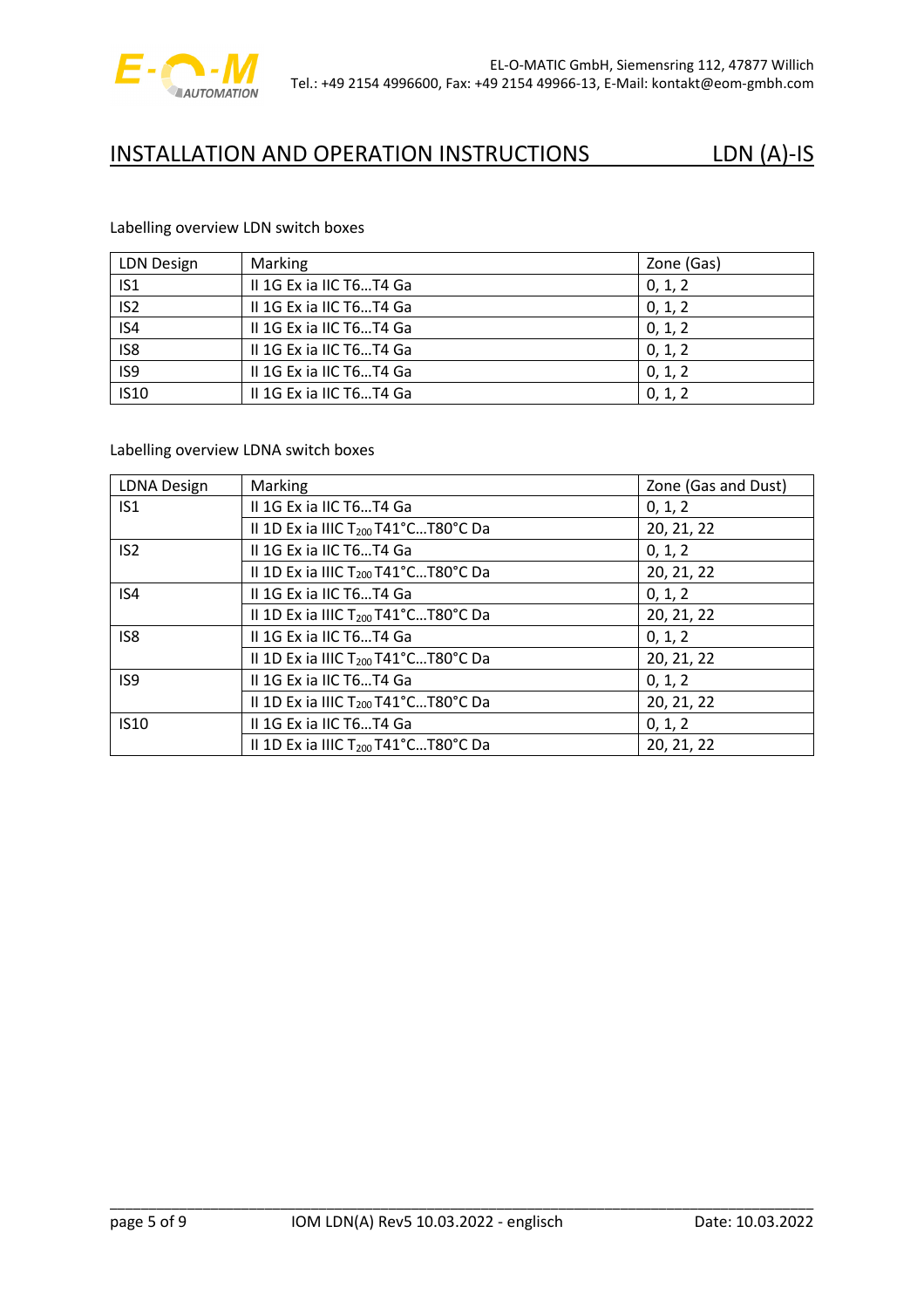

### Control drawing: LDN(A) / 1 & 2 GD: C0349-01, sheet 1 of 2



electrical values:

|    | connection type                      |                 |        |        |  |  |  |  |  |  |  |
|----|--------------------------------------|-----------------|--------|--------|--|--|--|--|--|--|--|
|    | Type 2<br>Type 4<br>Type 1<br>Type 3 |                 |        |        |  |  |  |  |  |  |  |
| Ui | 16V                                  | 16 V            | 16V    | 16V    |  |  |  |  |  |  |  |
| Ii | $25 \text{ mA}$                      | $25 \text{ mA}$ | 52 mA  | 76 mA  |  |  |  |  |  |  |  |
| Pi | 34 mW                                | 64 mW           | 169 mW | 242 mW |  |  |  |  |  |  |  |

| switch type Ci and Li values |     |     |  |  |  |  |  |  |  |
|------------------------------|-----|-----|--|--|--|--|--|--|--|
| $Ci$ (nF)<br>Li $(\mu H)$    |     |     |  |  |  |  |  |  |  |
| $SJ3,5-SN$                   | 30  | 100 |  |  |  |  |  |  |  |
| $SJ3,5-N$                    | 50  | 250 |  |  |  |  |  |  |  |
| NJ2-11-N-G                   | 30  | 50  |  |  |  |  |  |  |  |
| SC3,5-G-N0                   | 150 | 150 |  |  |  |  |  |  |  |

### Wiring diagram Marking on the LDN switch box



Marking on the LDNA switch box



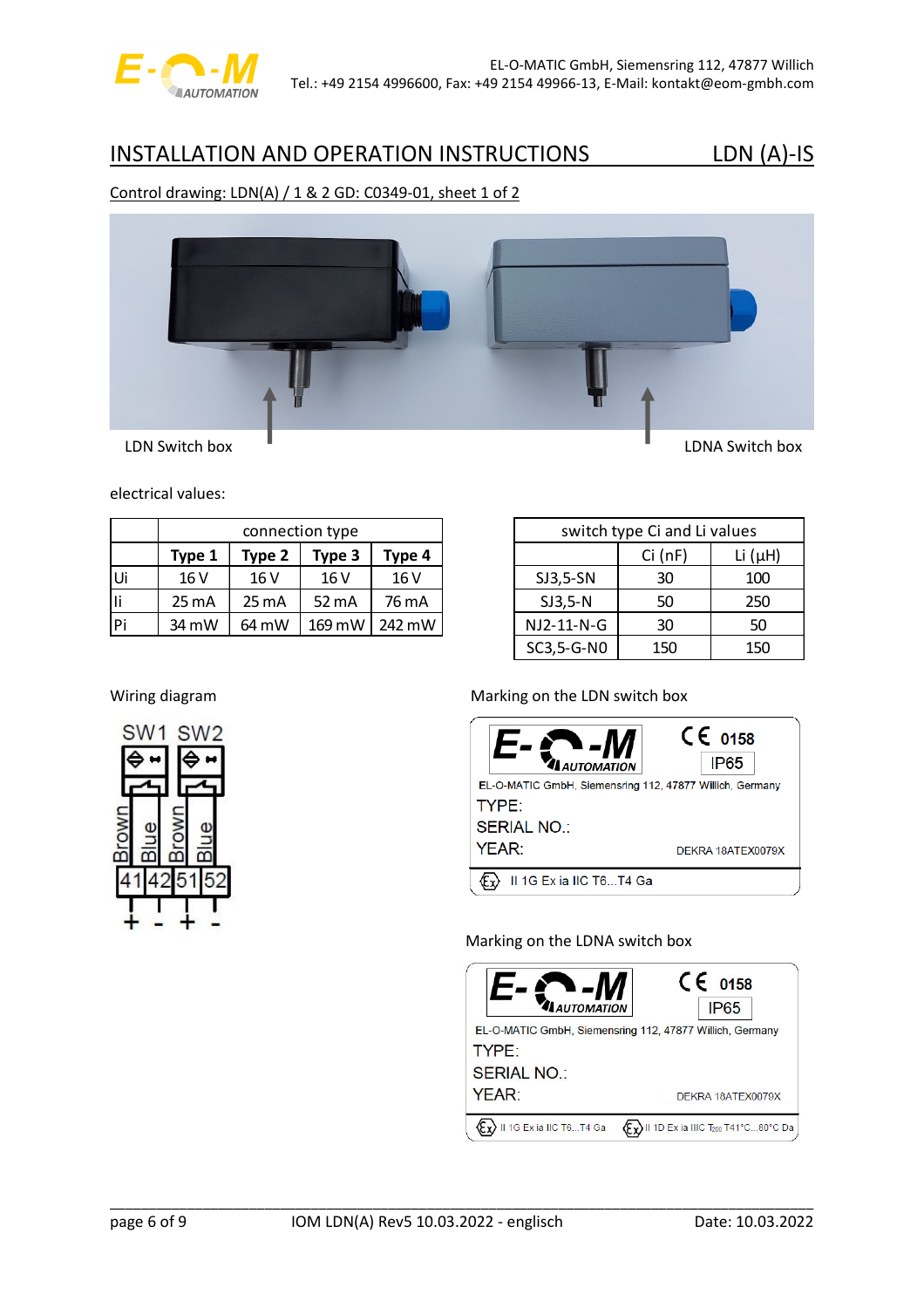

### Control drawing: LDN(A) / 1 & 2 GD: C0349-01, sheet 2 of 2

Temperature ranges (all values in in °C)

| for category 1G |                   |    |                   |    |                   |    |    |                   |    |    |    |    |
|-----------------|-------------------|----|-------------------|----|-------------------|----|----|-------------------|----|----|----|----|
| or 2G           | connection type 1 |    | connection type 2 |    | connection type 3 |    |    | connection type 4 |    |    |    |    |
| type of sensor  | T4                | T5 | T6                | T4 | T5                | T6 | T4 | T5                | T6 | T4 | T5 | T6 |
| SJ3,5-SN        | 80                | 80 | 73                | 80 | 80                | 66 | 80 | 60                | 45 | 74 | 45 | 30 |
| $SJ3,5-N$       | 80                | 80 | 73                | 80 | 80                | 66 | 80 | 60                | 45 | 74 | 45 | 30 |
| $INJ2-11-N-G$   | 80                | 80 | 76                | 80 | 80                | 73 | 80 | 77                | 62 | 63 | 63 | 54 |
| SC3,5-G-N0      | 80                | 80 | 73                | 80 | 80                | 66 | 80 | 60                | 45 | 74 | 45 | 30 |

The maximum ambient temperature T in relation to the type of connection, temperature class and type of switch for category 1G or 2G is shown in the above table. For box type LDN the values of the maximum ambient temperature are to be reduced by 10°C.

| for category 1D | connection type 3<br>connection type 2<br>connection type 1 |                                                    |    |    |    |    |    | connection type 4 |    |    |    |    |
|-----------------|-------------------------------------------------------------|----------------------------------------------------|----|----|----|----|----|-------------------|----|----|----|----|
| or 2D           |                                                             | ambient temperature Ta                             |    |    |    |    |    |                   |    |    |    |    |
|                 | 40                                                          | 60<br>79<br>78<br>40<br>40<br>60<br>40<br>60<br>74 |    |    |    |    |    |                   |    | 60 | 72 |    |
| type of sensor  |                                                             | surface temperature T                              |    |    |    |    |    |                   |    |    |    |    |
| SJ3,5-SN        | 41                                                          | 61                                                 | 80 | 42 | 62 | 80 | 46 | 66                | 80 | 48 | 68 | 80 |
| $SJ3,5-N$       | 41                                                          | 61                                                 | 80 | 42 | 62 | 80 | 46 | 66                | 80 | 48 | 68 | 80 |
| NJ2-11-N-G      | 41                                                          | 61                                                 | 80 | 42 | 62 | 80 | 46 | 66                | 80 | 48 | 68 | 80 |
| SC3,5-G-N0      | 41                                                          | 61                                                 | 80 | 42 | 62 | 80 | 46 | 66                | 80 | 48 | 68 | 80 |

The maximum surface temperature T in relation to the switch type, the connection type and the maximum ambient temperature for the assembly type LDNA for category 1D or 2D is listed in above table and based on a layer of dust thickness of maximum 200mm.

### **Attention: No change in part or vendor allowed without prior approval of DEKRA**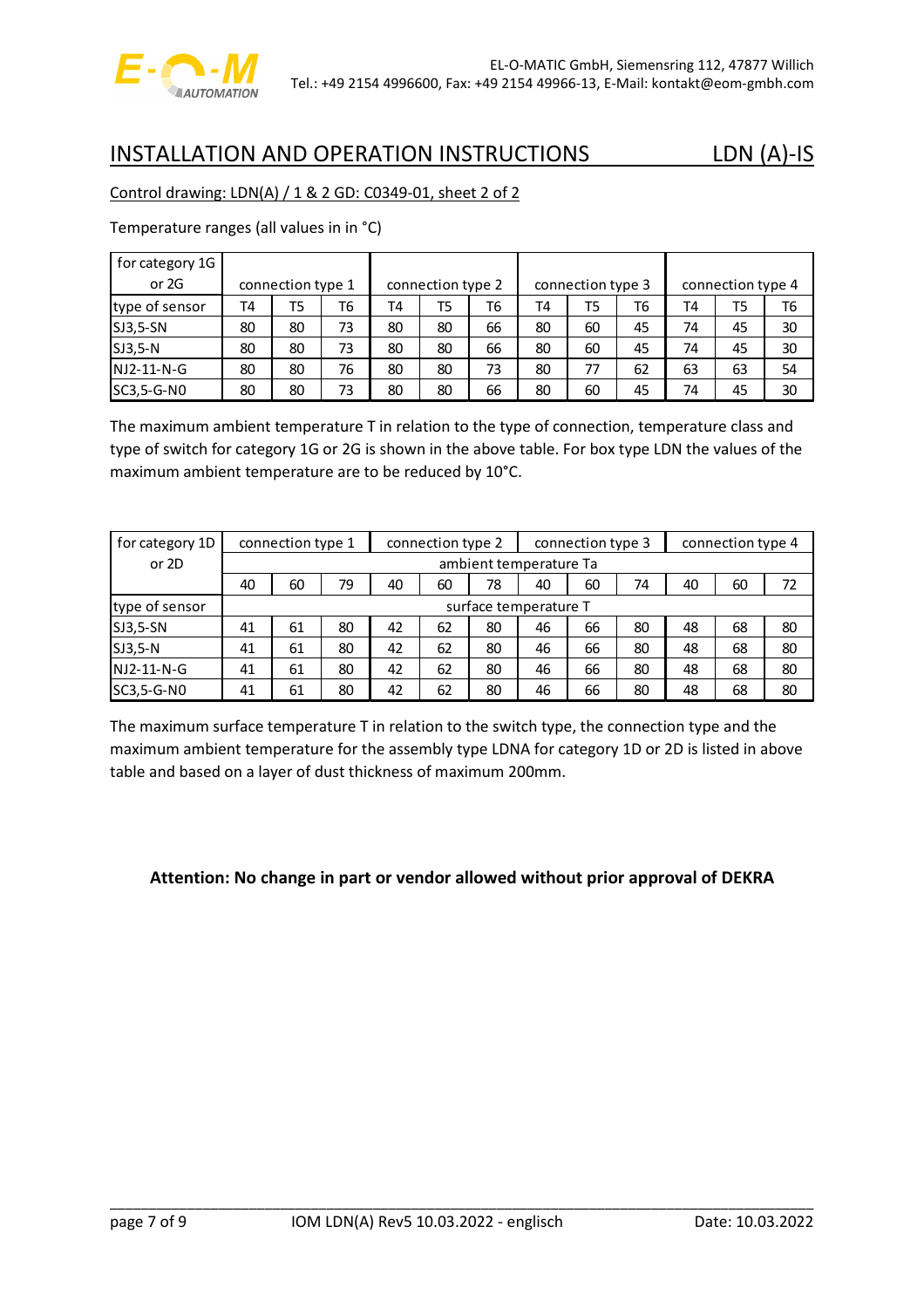

### Control drawing: LDN(A) / 1 & 2 GD PL2, PL3: C0623-01, sheet 1 of 2



electrical values:

|    | connection type               |                 |        |  |  |  |  |  |  |  |  |
|----|-------------------------------|-----------------|--------|--|--|--|--|--|--|--|--|
|    | Type 2b<br>Type 3b<br>Type 1b |                 |        |  |  |  |  |  |  |  |  |
| Ui | 15V                           | 15V             | 15 V   |  |  |  |  |  |  |  |  |
| ۱i | $25 \text{ mA}$               | $25 \text{ mA}$ | 52 mA  |  |  |  |  |  |  |  |  |
| Pi | 34 mW                         | 64 mW           | 169 mW |  |  |  |  |  |  |  |  |

| switch type Ci and Li values |     |     |  |  |  |  |  |  |  |
|------------------------------|-----|-----|--|--|--|--|--|--|--|
| Li $(\mu H)$<br>$Ci$ (nF)    |     |     |  |  |  |  |  |  |  |
| PL2-F25-N4-K                 | 100 | 100 |  |  |  |  |  |  |  |
| PL3-F25-N4-K<br>100<br>100   |     |     |  |  |  |  |  |  |  |

### Wiring diagram 1, PL2-F25-N4-K Marking on the LDN switch box







### Wiring diagram 2, PL3-F25-N4-K Marking on the LDNA switch box